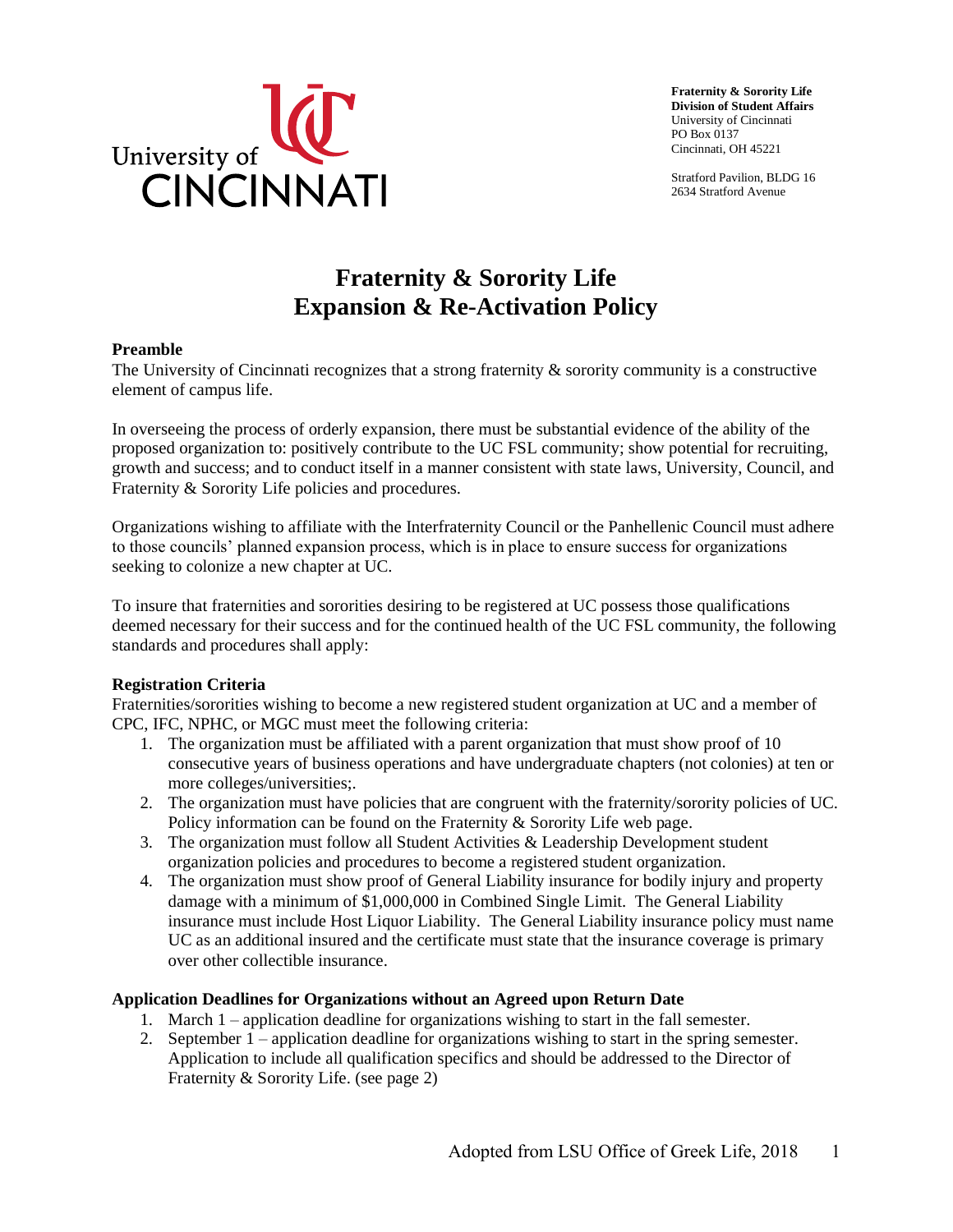### **Application Deadlines for Organizations with an Agreed upon Return Date**

- 1. Six (6) months prior to anticipated return, contact the Director of Fraternity & Sorority Life to begin discussions & establish a timeline for return.
- 2. Chapters that fall under this designation must complete application process numbers 1, 2, 3, & 6.

### **Application Procedure**

- 1. Organizations wishing to open/re-colonize/re-organize/re-charter/re-activate chapters at UC must complete the application specifics found in this information packet.
- 2. Upon receipt of a registration application, the Director of Fraternity & Sorority Life, respective staff, and Council members (Review Committee) will conduct an initial review. The organization may be asked to provide additional documentation and/or more thorough documentation to support the request for university registration.
- 3. Once the entire application has been reviewed, the Review Committee will make a final determination and notify the organization of their status.
- 4. Official start dates will coincide with the beginning of either the fall or spring semester.
- 5. Upon acceptance, the organization will follow processes for the respective Council.
- 6. Agreed upon Returning Chapters will present the proposal project to the respective council the semester before returning.

#### **Policies**

- 1. Fraternities and sororities registered by UC are expected to comply with all university policies and procedures, particularly those specific to fraternal organizations.
- 2. Only undergraduate students, enrolled at UC may affiliate with the registered fraternities and sororities at UC.
- 3. Newly formed fraternities and sororities must have at least **five (5) full-time**, active, undergraduate members to begin a registered student organization. Following the first year, all registered fraternities and sororities must have at least five (5) full-time, active, undergraduate members (initiates/new members) on the roster at all times.
- 4. Organizations must be chartered no later than **two years** after the original date of approval.

### **Application/Qualification Specifics**

*Each of the following areas shall be documented within the application:* 

- 1. Declaration of Intent: Submit a written letter from the Inter/National President or Executive Director expressing a desire to form an undergraduate chapter at UC.
- 2. Constitution and By-laws of the organization.
- 3. Signed Policy Acknowledgement & Congruence Agreement (page five of this document)
- 4. The organization must show proof of General Liability insurance for bodily injury and property damage with a minimum of [\\$1,000,000.00](https://1,000,000.00) in Combined Single Limit. The General Liability insurance must include Host Liquor Liability. The General Liability insurance policy must name "University of Cincinnati" as an additional insured and the certificate must state that the insurance coverage is primary over other collectible insurance.
- 5. Organization Contact Information. Provide the following:
	- a. Inter/national Fraternity or Sorority mailing address
	- b. Headquarters phone number
	- c. Headquarters fax number
- 6. Indicate the category of registration desired and/or appropriate: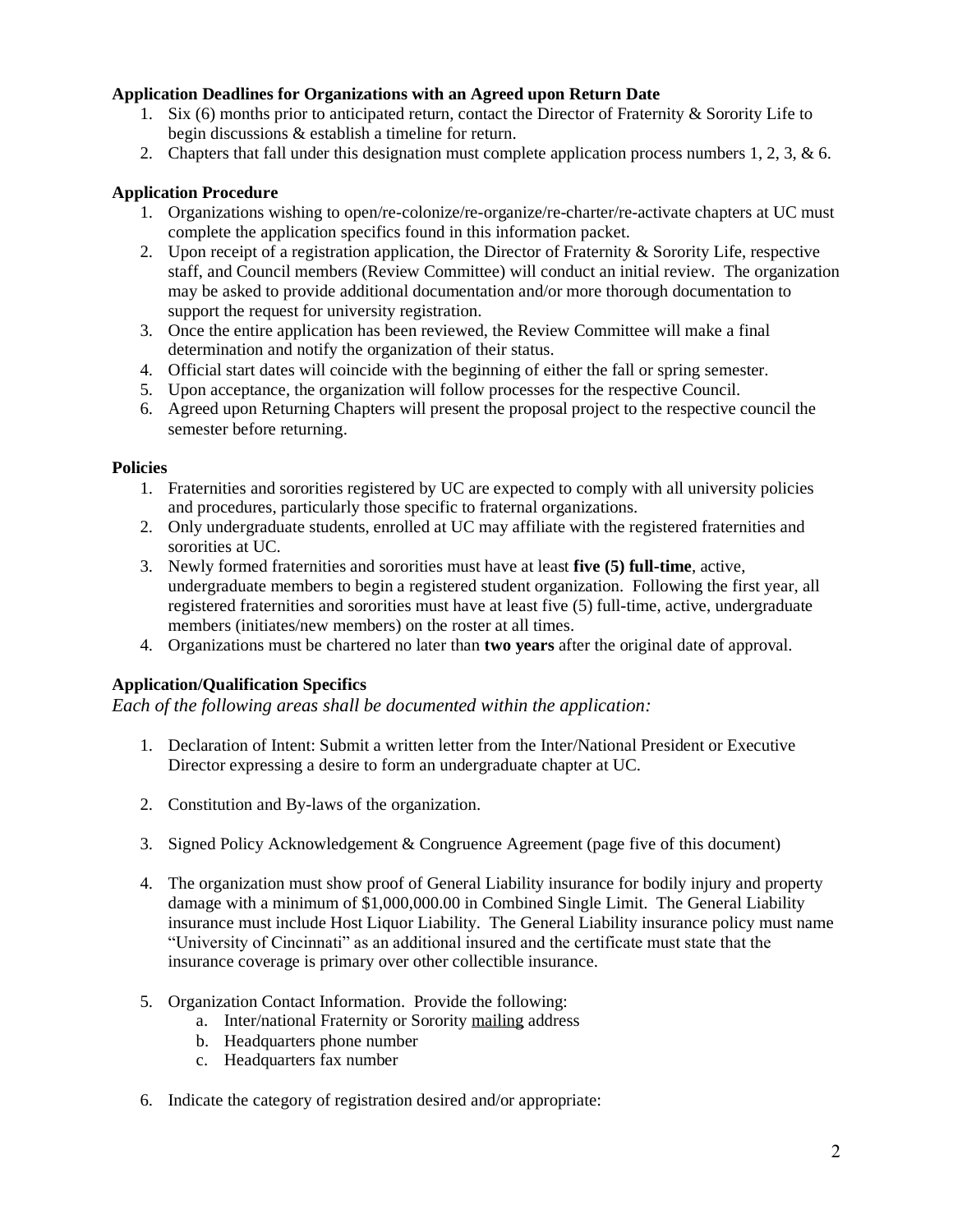- a. Interfraternity Council
- b. Panhellenic Council
- c. National Pan-Hellenic Council
- d. Multicultural Greek Council
- 7. Colonization Coordinator. Provide the name, email and phone of the alumni/ae who will coordinate the colonization effort as the official representative of the project.
- 8. Chapter Advisory Board. Provide the names, emails and phone numbers of three alumni/ae who will serve as the chapter advisory board. (page six of this document)
- 9. Describe the Advisory Board set-up and expectations of the volunteer advisors (chapter meeting attendance, convention attendance, advisor training attendance, etc.)
- 10. Outline the requirements that must be met before the colony will be chartered.
- 11. Provide copies of the following organization policies, procedures and programs:
	- a. Academic Policy (GPA, programming and study requirements)
	- b. Financial Policies (Dues, New Member Fees, Initiation fees, Chapter Budget)
	- c. Leadership Development Program
	- d. National Intake Process
	- e. Officer Training Program
	- f. Recruitment Program/Calendar
	- g. Risk Management Policy and Procedures to include Alcohol/Illegal Drugs/Sexual Assault/Hazing
- 12. The following are annual University Requirements:
	- a. Drug Free Policy (a drug-free policy for chapter houses and events with enforcement mechanisms and consequences for non-compliance and current compliance with their policy)
	- b. Alcohol Free New Member Recruitment/Education/Related Activities Policy
- 13. Provide a list of the five most recent colonizations/charterings to include numbers recruited and chartering dates.
- 14. Interest Group Roster (if applicable). Roster should include the following information:
	- a. Student Name
	- b.  $M#$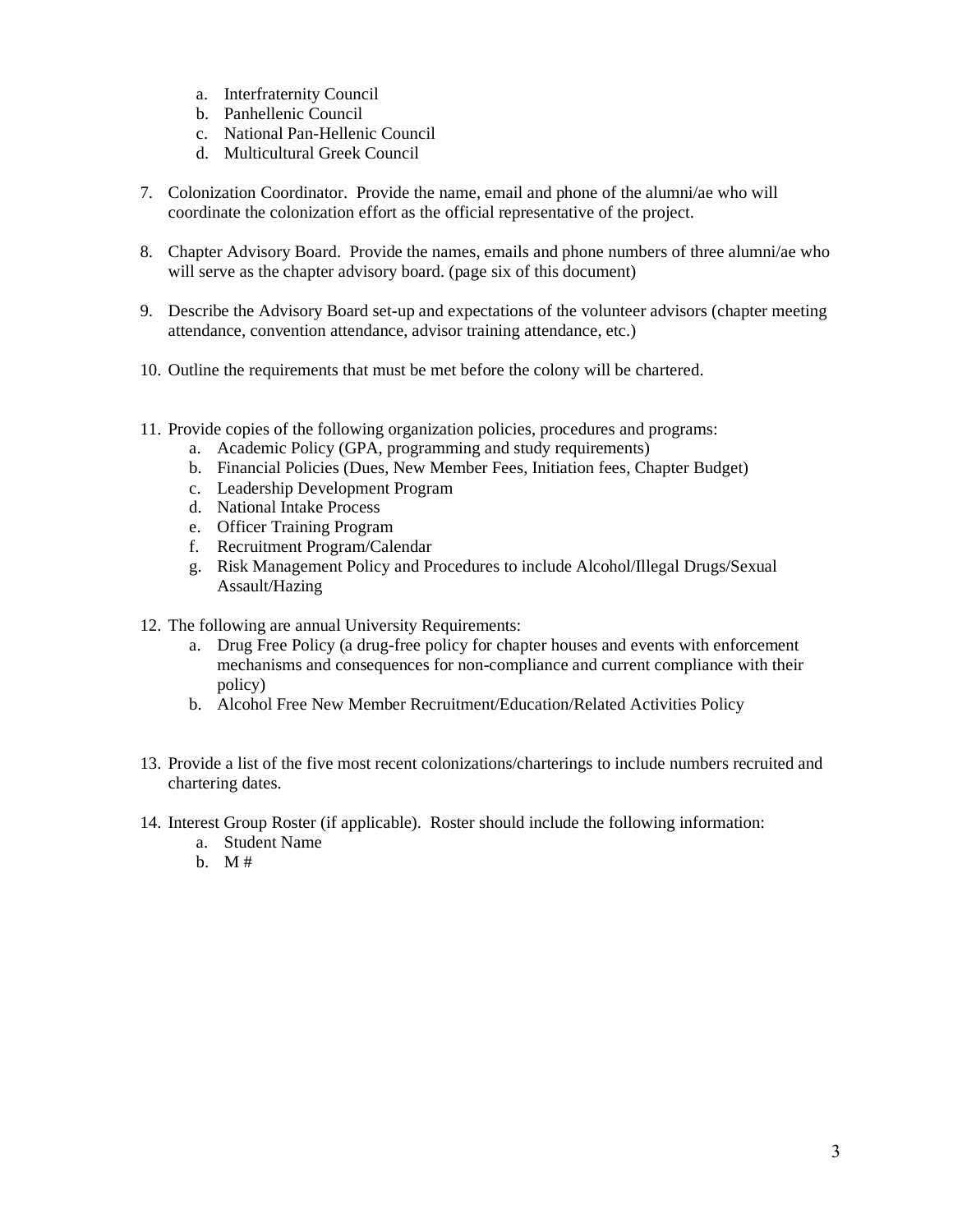# **Definition of Terms**

- 1. **Colony**: a group of UC students who have been organized under the auspices of an inter/national fraternity or sorority for the specific purpose of being established as one of its undergraduate chapters.
- 2. **Fraternity/Sorority:** a group of UC students organized for social, professional, academic or extracurricular activities. These groups engage in membership selection, conduct ceremonies or rituals that are closed to non-members and offer lifetime affiliation to their membership. Fraternities can be single gender or co-ed.
- 3. **Fraternity & Sorority Life/FSL:** the department of UC whose primary responsibility is to advise all registered fraternities and sororities as well as the governing councils.
- 4. **Interfraternity Council (IFC)**: IFC is a legislative and programming body for men's fraternities. The council consists of an executive board, programming cabinet and chapter delegates. The IFC coordinates joint activities, programming and provides support to member chapters.
- 5. **Inter/national Fraternity or Sorority**: an organization registered with the NAPA, NPC, NIC, NMGC, NPHC, NALFO or; an organization that can show proof of ten consecutive years of business operations and has undergraduate chapters (not colonies) at ten or more colleges/universities.
- 6. **Local Fraternity or Sorority**: a fraternity or sorority chapter that does not meet the definition of an inter/national fraternity or sorority.
- 7. **Multicultural Greek Council (MGC)**: MGC is a legislative and programming body for multicultural fraternities and sororities. It consists of an executive board and chapter delegates. The Multicultural Greek Council coordinates joint activities, programming and provides support to member chapters.
- 8. **National Pan-Hellenic Council (NPHC)**: NPHC promotes interaction through forums, meetings and other mediums for the exchange of information and engages in cooperative programming and initiatives through various activities and functions of intercollegiate Greek letter fraternities and sororities.
- 9. **Panhellenic Council (CPC)**: CPC is a legislative and programming body for women's sororities. It consists of an executive board, programming cabinet and chapter delegates. The Panhellenic coordinates joint activities, programming and provides support to member chapters.
- 10. **Registered Fraternity/Sorority**: a fraternity or sorority which conducts its affairs in accordance with the policies of UC and Fraternity  $&$  Sorority. This chapter has been given official status as an UC registered student organization by Campus Life and Fraternity & Sorority.
- 11. **Review Committee**: The Review Committee is comprised of Fraternity & Sorority Life Staff, a staff member from the Division of Student Affairs, and a student representative from the IFC, MGC, NPHC, and CPC executive boards.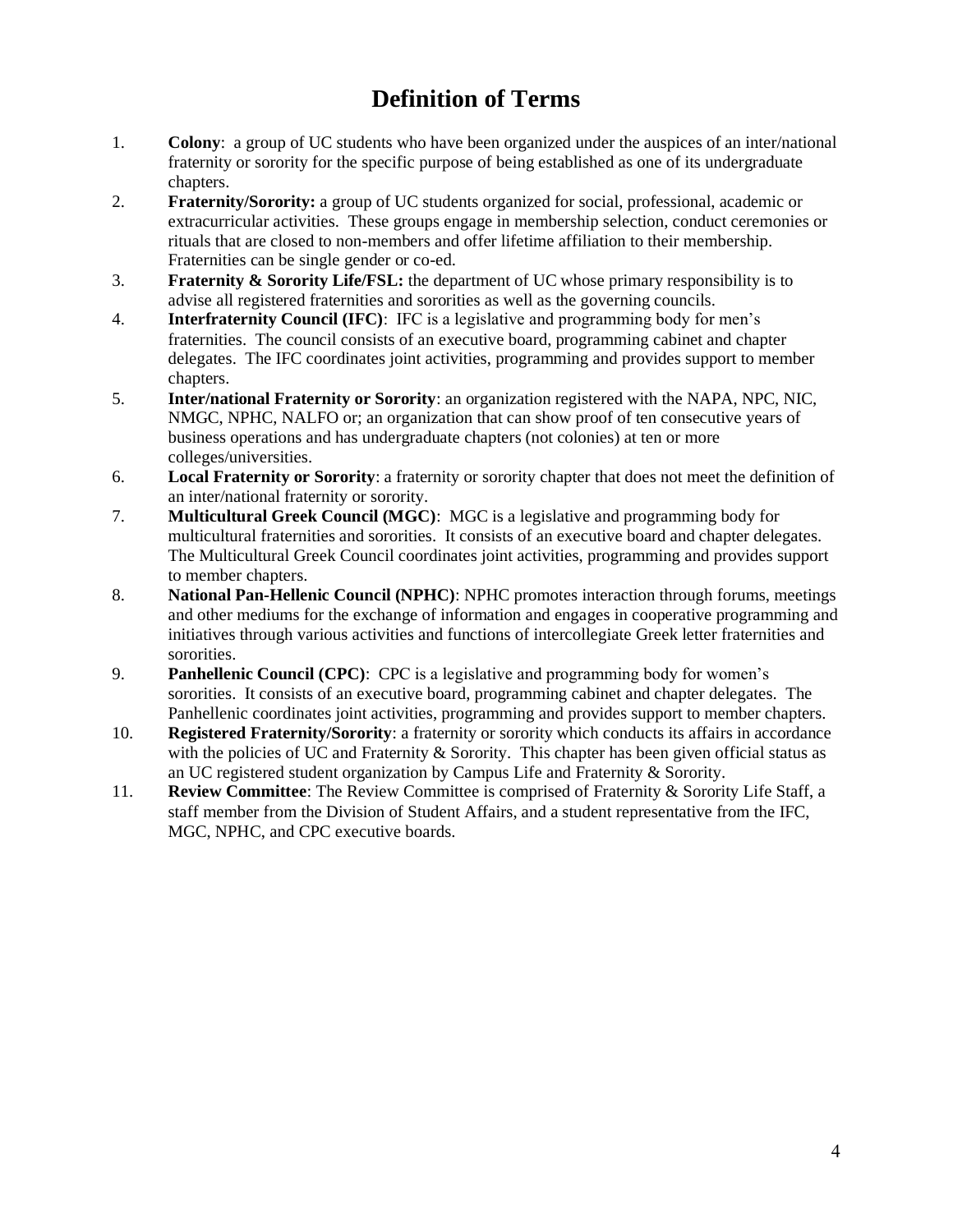### **Policy Acknowledgement & Congruence Agreement**

We acknowledge that we have received and reviewed the following UC or department policies:

- ► Academic (Student Organizations: Policies 3361:40-3-01)
- ► Good Standing Requirements (Student Organizations: Policies 3361:40-3-01)
- ► Membership Selection/Intake Process (Fraternity & Sorority Life)
- ► University Policies to Include:
	- o Hazing (3361:40-3-12)
	- o Alcohol (3361:10-17-07 & ORC 4301.69E)
	- o Drugs ( ORC 2925.11)
	- o Sexual Misconduct (11-03)
	- o Student Organization Violations of the Student Code of Conduct (3361:40-5-05)
	- o New Member Education Policy

We further acknowledge that we have reviewed these policies with the officially appointed regional officers, chapter advisors and chapter officers.

We agree to instruct our collegiate/alumni/chapter/colony members to abide by each of these policies.

| Inter/National Officer                 | Print | Date |
|----------------------------------------|-------|------|
| <b>Regional Officer</b>                | Print | Date |
| <b>Chapter Advisor</b>                 | Print | Date |
| Accepted by Fraternity & Sorority Life |       |      |

Date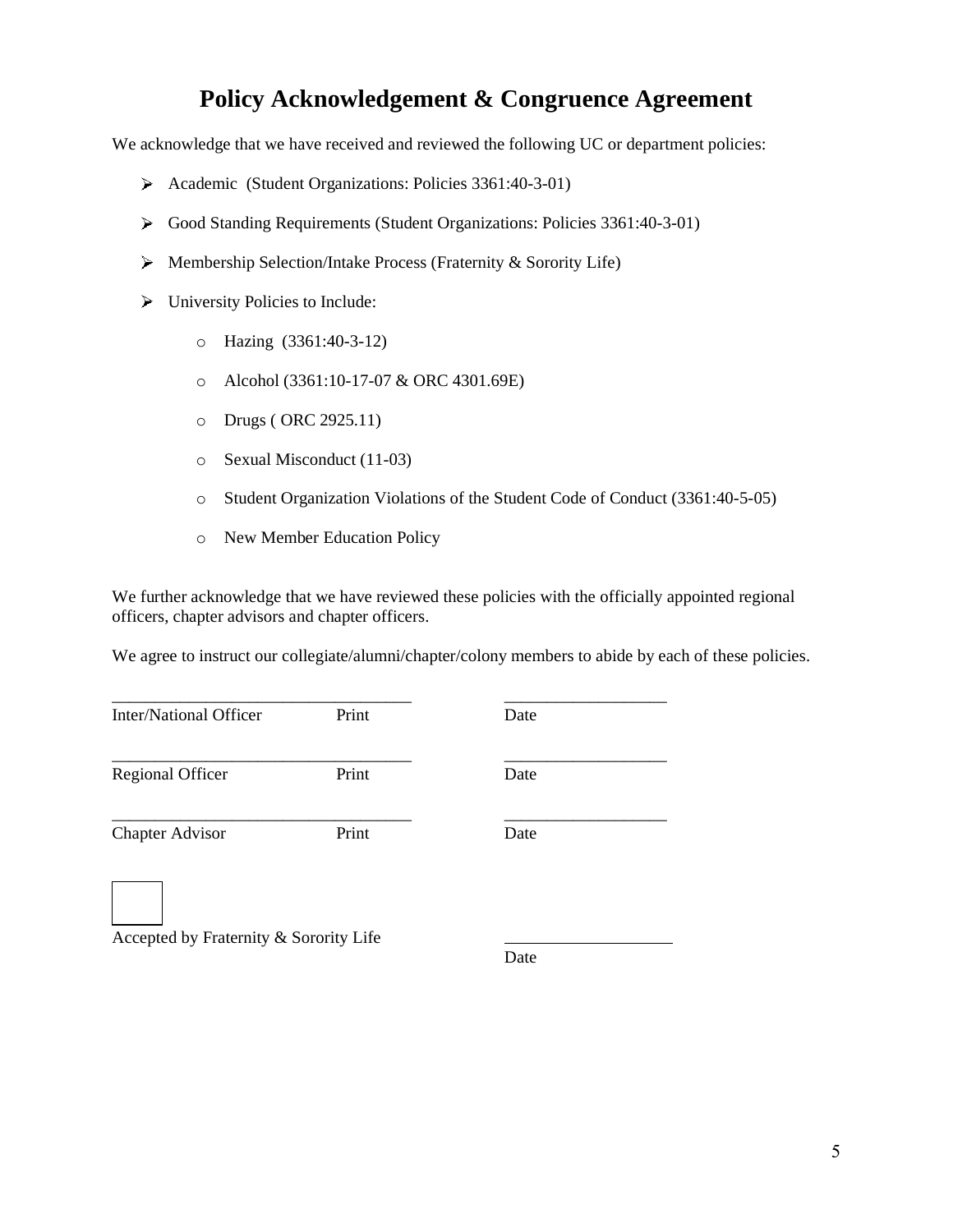# **Chapter Advisory Board Requirement Form**

# **Please email to [greeklife@uc.edu](mailto:greeklife@uc.edu)**

|                                                                                                                                                                                                                                                                                                                               | Fraternity/Sorority _________________ Date |  |
|-------------------------------------------------------------------------------------------------------------------------------------------------------------------------------------------------------------------------------------------------------------------------------------------------------------------------------|--------------------------------------------|--|
| Serving as a chapter advisor requires skills, commitment and time. The University is grateful for<br>your service to your undergraduate chapter. Please provide details for a minimum of three<br>people who serve on the Advisory Board for the undergraduate chapter, with one living<br>Cincinnati or a contiguous county. |                                            |  |
| Alumni must have graduated at least 3 years prior to serving as a chapter advisor.                                                                                                                                                                                                                                            |                                            |  |
| <b>Chapter Advisory Board Chair (Primary Advisor)</b>                                                                                                                                                                                                                                                                         |                                            |  |
|                                                                                                                                                                                                                                                                                                                               |                                            |  |
|                                                                                                                                                                                                                                                                                                                               |                                            |  |
|                                                                                                                                                                                                                                                                                                                               |                                            |  |
|                                                                                                                                                                                                                                                                                                                               |                                            |  |
| Biography/Information Relevant to Serving as an Advisor:                                                                                                                                                                                                                                                                      |                                            |  |
|                                                                                                                                                                                                                                                                                                                               |                                            |  |
|                                                                                                                                                                                                                                                                                                                               |                                            |  |
| Previous Chapter Advisor Experience (when/where/position):                                                                                                                                                                                                                                                                    |                                            |  |
| Areas to be advised: expression and the set of the set of the set of the set of the set of the set of the set of the set of the set of the set of the set of the set of the set of the set of the set of the set of the set of                                                                                                |                                            |  |
| #2. Chapter Advisor                                                                                                                                                                                                                                                                                                           |                                            |  |
|                                                                                                                                                                                                                                                                                                                               |                                            |  |
| City, State, Zip: $\overline{\phantom{a}}$                                                                                                                                                                                                                                                                                    |                                            |  |
|                                                                                                                                                                                                                                                                                                                               |                                            |  |
| Term of Service (i.e Nov. 2017 thru Nov. 2018): ________________________________                                                                                                                                                                                                                                              |                                            |  |
| <b>Biography/Information Relevant to Serving as an Advisor:</b>                                                                                                                                                                                                                                                               |                                            |  |
|                                                                                                                                                                                                                                                                                                                               |                                            |  |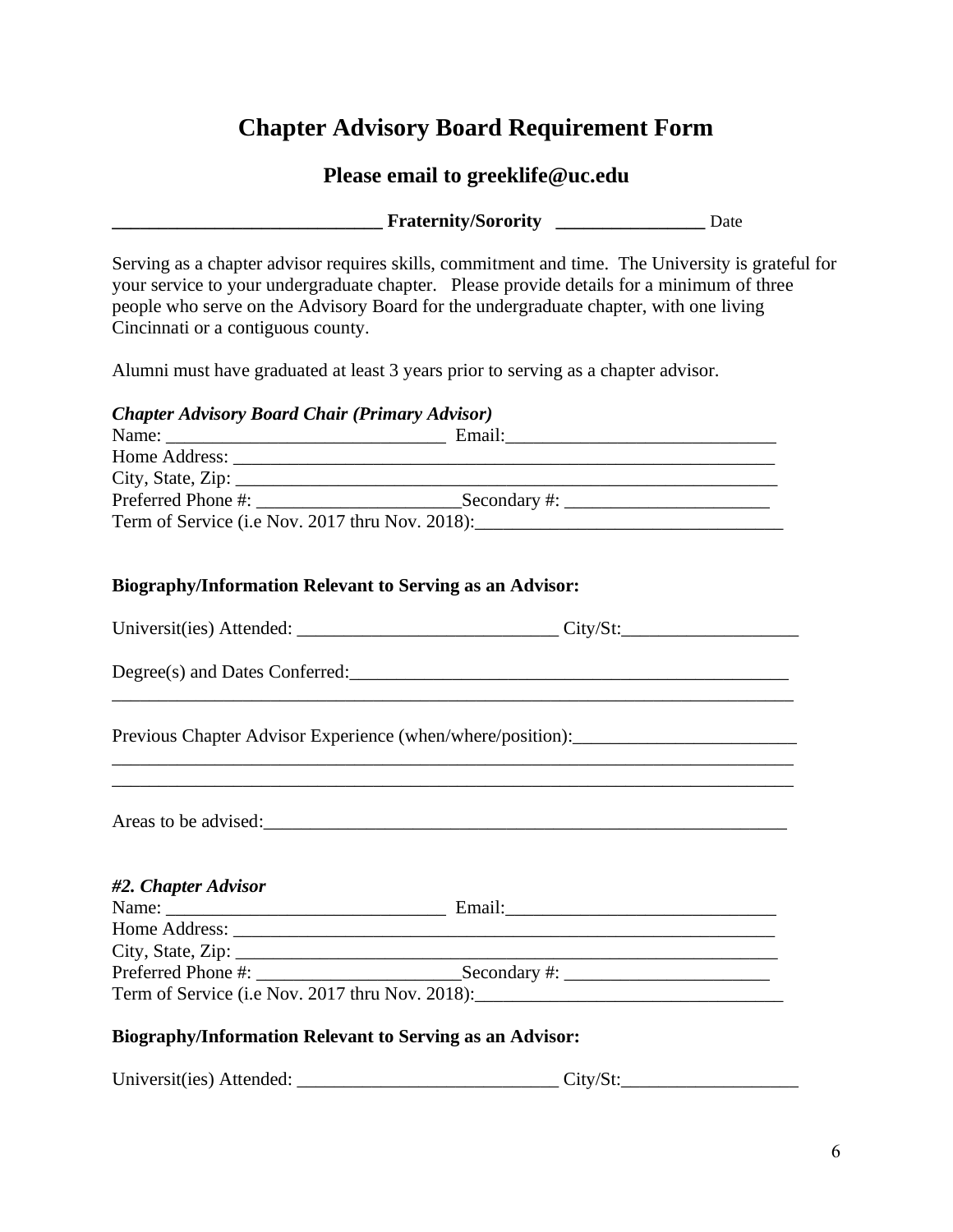|                                                                 | Previous Chapter Advisor Experience (when/where/position):______________________<br><u> 1989 - Jan James James James James James James James James James James James James James James James James J</u>                       |  |  |
|-----------------------------------------------------------------|--------------------------------------------------------------------------------------------------------------------------------------------------------------------------------------------------------------------------------|--|--|
|                                                                 | ,我们也不会有什么。""我们的人,我们也不会有什么?""我们的人,我们也不会有什么?""我们的人,我们也不会有什么?""我们的人,我们也不会有什么?""我们的人<br>Areas to be advised:                                                                                                                       |  |  |
| #3. Chapter Advisor                                             |                                                                                                                                                                                                                                |  |  |
|                                                                 |                                                                                                                                                                                                                                |  |  |
|                                                                 |                                                                                                                                                                                                                                |  |  |
|                                                                 | City, State, Zip: 2008. Experience of the State of Table 2008. The State of Table 2008. The State of Table 2008. The State of Table 2008. The State of Table 2008. The State of Table 2008. The State of Table 2008. The State |  |  |
|                                                                 | Term of Service (i.e Nov. 2017 thru Nov. 2018): _________________________________                                                                                                                                              |  |  |
|                                                                 |                                                                                                                                                                                                                                |  |  |
| <b>Biography/Information Relevant to Serving as an Advisor:</b> |                                                                                                                                                                                                                                |  |  |
|                                                                 | Universit(ies) Attended: __________________________________City/St:______________                                                                                                                                              |  |  |
|                                                                 |                                                                                                                                                                                                                                |  |  |
|                                                                 | Previous Chapter Advisor Experience (when/where/position):<br><u> 1989 - Johann Stoff, deutscher Stoffen und der Stoffen und der Stoffen und der Stoffen und der Stoffen und de</u>                                            |  |  |
|                                                                 |                                                                                                                                                                                                                                |  |  |
| announcements and training opportunities.                       | Please list other advisors serving on your board. Name, Address, telephone number, email address,<br>& position advising. This list will provide help build an advisor list serve for general                                  |  |  |
| <b>Other Chapter Advisory Team Member</b>                       |                                                                                                                                                                                                                                |  |  |
|                                                                 |                                                                                                                                                                                                                                |  |  |
|                                                                 |                                                                                                                                                                                                                                |  |  |
|                                                                 |                                                                                                                                                                                                                                |  |  |
|                                                                 |                                                                                                                                                                                                                                |  |  |
| <b>Other Chapter Advisory Team Member</b>                       |                                                                                                                                                                                                                                |  |  |
|                                                                 |                                                                                                                                                                                                                                |  |  |
|                                                                 |                                                                                                                                                                                                                                |  |  |
|                                                                 | City, State, Zip:                                                                                                                                                                                                              |  |  |
|                                                                 |                                                                                                                                                                                                                                |  |  |